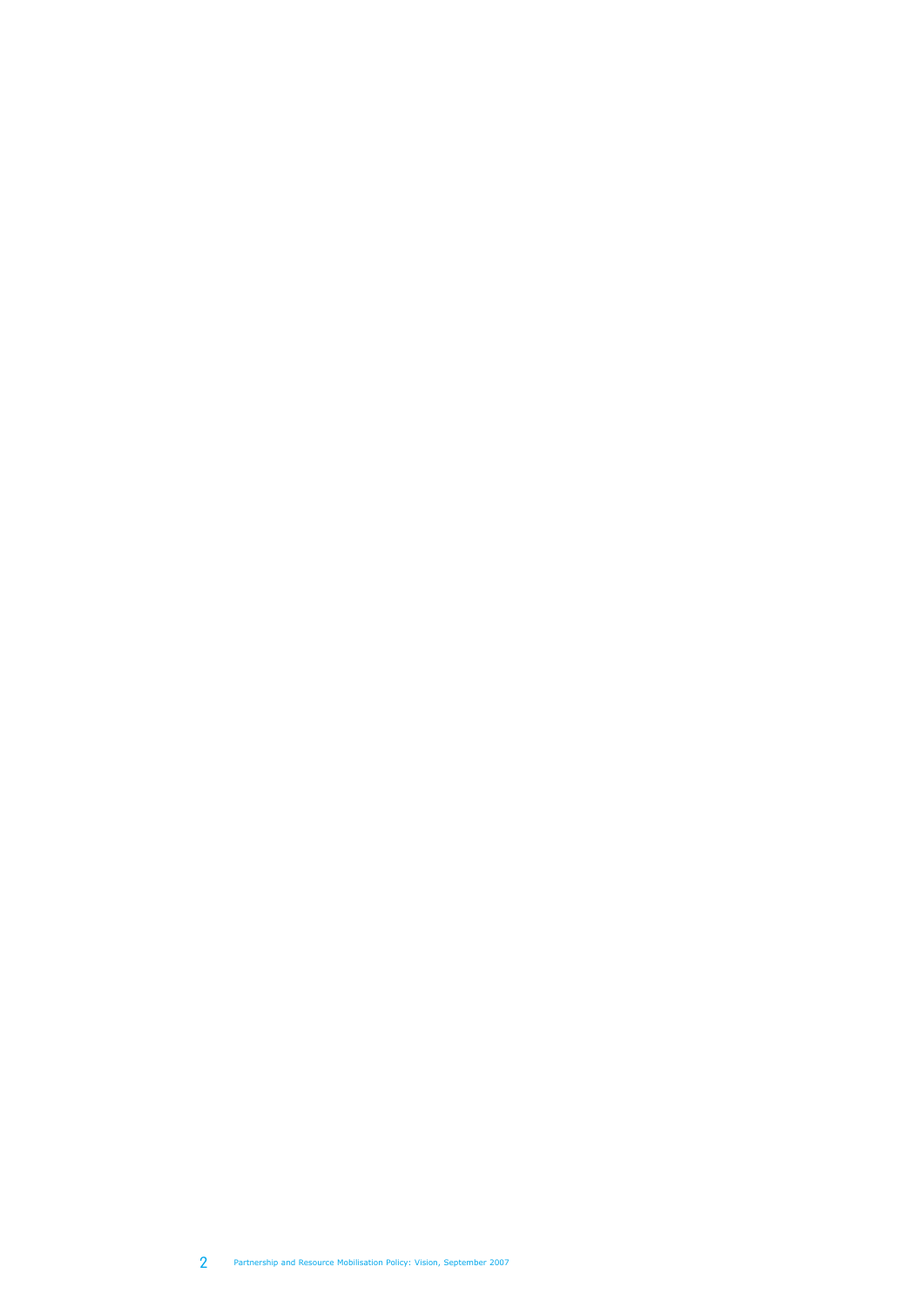# **Content**

| 1. Background: The Need for High Impact SNV Strategic Relations | 4  |
|-----------------------------------------------------------------|----|
| 2. Partnership and Resource Mobilisation (PRM)                  | 5  |
| <b>3. Drivers for PRM</b>                                       | 6  |
| 4. The 4 Guiding Principles                                     | 8  |
| <b>5. Procedures</b>                                            | 10 |
| <b>6. PRM Targets</b>                                           | 11 |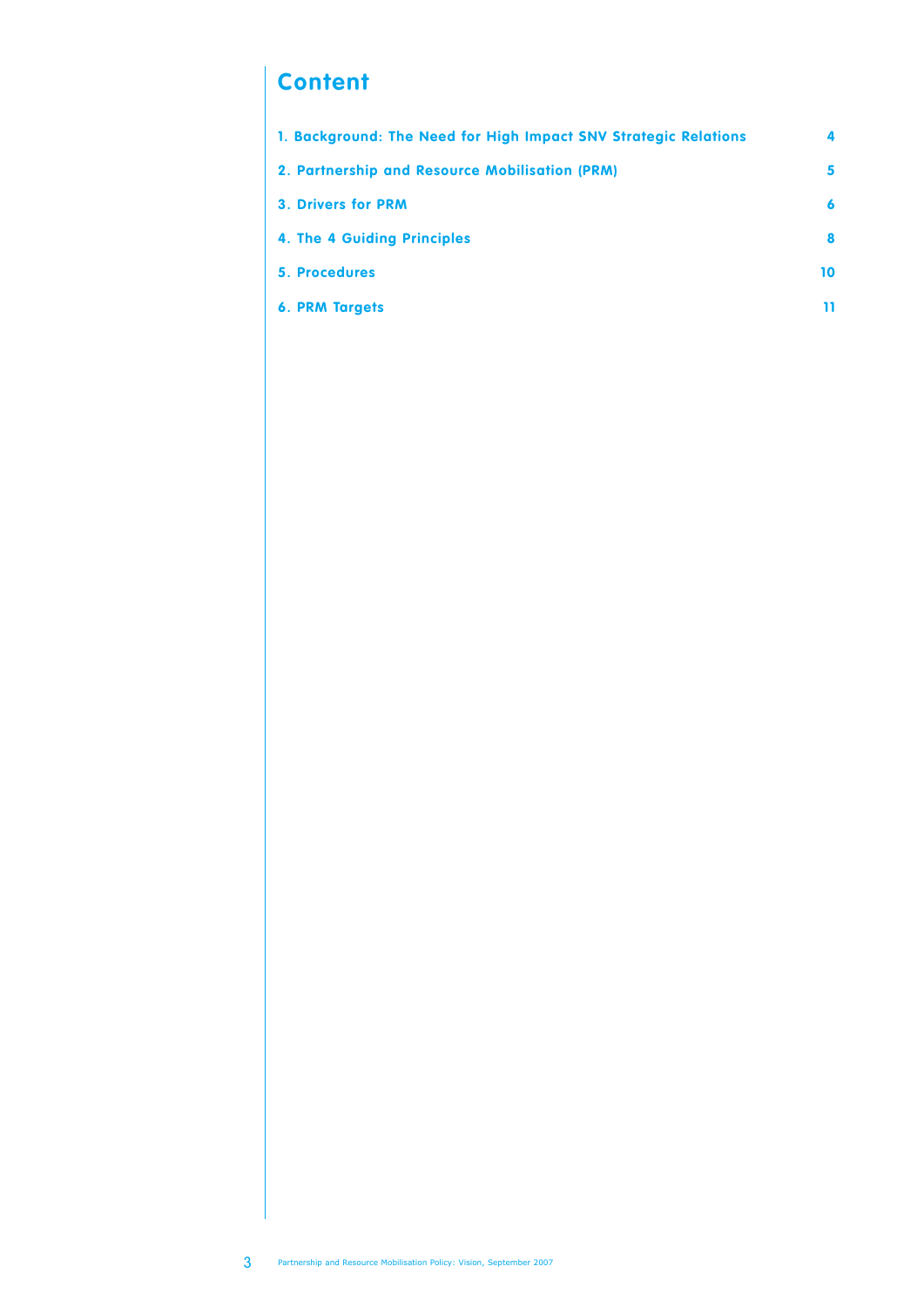# **Vision**

"Partnership and resource mobilisation are more than an add-on. They are essential strategic relations to achieve the Millennium Development Goals in 2015. To work on partnership and resource mobilisation is to work from the outside-in. It is to connect, not to delineate. It is to create opportunities, not define turf. It is to seek alignment with the external rather than to segment from within. It is to be an innovating entrepreneur as well as a manager and administrator. In short it is about advancing and increasing opportunities for impact and sustainability."

#### **1. BACKGROUND: THE NEED FOR HIGH IMPACT SNV STRATEGIC RELATIONS**

*To halve the face of poverty by 2015 we need to achieve more…*

*…by building on our reputation for quality and passion…* 

*… together with those who can make a difference …*

*…with increased efficiency and focus on impact…*

*…we need to continue to learn and promote entrepreneurship…*

In an era of globalisation, fostering the conditions under which all people can choose for themselves the rewards of economic liberty has become the pillar of the international development agenda. And now, more than ever, the ability of developing nations to keep pace with economic and social advances has become a precursor for peace and security. At no time has the call for solidarity and action been greater. Our role and responsibility are clear. The way to achieve more is to do more, do it even better and do it together with those who can make a difference and change the face of poverty  $-$  into larger freedom. Active knowledge sharing and collaboration among key actors and scaling up of successful practice are therefore needed. This is SNV in 2007-2015.

Over the last four decades, SNV has grown to be recognised as a front-runner with its ability to adapt to new challenges and to test innovative approaches. Since the early 1990s, supported by the Ministry of Foreign Affairs (DGIS), we have made a significant contribution to the lives of millions in some of the world's most remote and impoverished communities. This has helped to build The Netherlands' reputation for leadership and a commitment to performance. We are keen to continue with this contribution and indeed to increase it.

Developing broader strategic relations is a key part of a SNV 2007-2015 Strategy for Impact, itself well integrated into The Netherlands' development policy formulated in Mutual Interests, Mutual Responsibilities: *Dutch Development Cooperation en Route to 2015*. This policy framework reaffirms sustainable poverty reduction as the main objective of Dutch development cooperation and the Millennium Development Goals (MDGs) as the basic reference point. The policy calls for increased partnerships and emphasises the need for an integrated and coherent policy framework for development, combining diplomacy, political dialogue, security, trade, market access and development cooperation. Here too SNV is determined to do more. In addition to filling important gaps in the delivery of the MDGs, like the macro-micro divide, we plan to work in regions and countries that still have considerable pockets of poverty but are not necessarily on the DGIS priority list. Two examples are the Balkans and Latin America.

Dutch development cooperation is underpinned by strong public support in The Netherlands. At the same time, opinion polls show that citizens want to be better informed about progress. They have also become more critical of how aid is delivered and a perceived lack of measurable impact. This has led to the ever-shifting debate over the aid industry and the right way to help the world's poor acquiring a new, welcome focus on measuring results. It is no longer enough to point, with pride or with criticism, at the raw volume of money transferred or in the case of SNV the number of Advisory Days spent with clients. We must do more. An example of a step in the right direction is set by the DGIS *Resultaten in Ontwikkeling (Results in Development)* 2004 Results Report. In the Report different types of results are described per sector. They include cases on capacity development, common results, results in terms of MDG indicators at country level, challenges per sector and for every sector a specific result chain. SNV needs to continue to further strengthen its own effectiveness. And we need to develop a systematic focus on impact that shows the plausible contribution we are making to the lives of those we serve. Linking impact with strategic relations and producing SNV's own *Resultaten in Ontwikkeling* is one of our most pressing challenges in the 2007-2015 Strategy period.

It is the emergence of social entrepreneurship as a global movement, the escalating interest in double and triple bottom line investments, the increasing numbers of experiments in Bottom of the Pyramid markets and the growing number of cross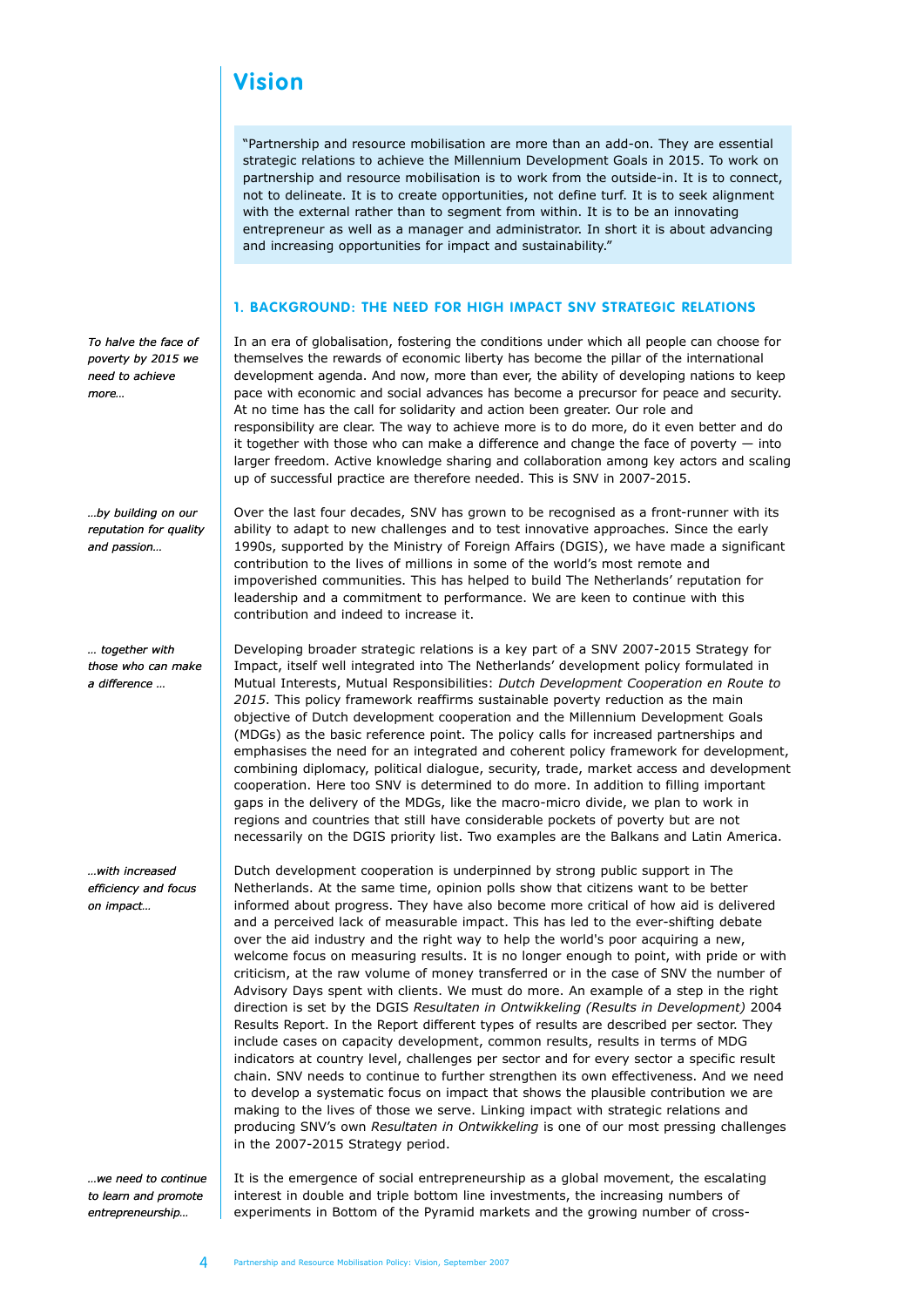*…that will brand SNV as an innovative partner for harnessing wealth for public good.*

*Matching contributions, sharing risks and responsibilities…*

*...with a drive to increase income for SNV primary and support process…*

*…further boosted by independent LCDF…*

sectoral approaches to solving intractable human and social problems that makes this an excellent time to drive for rapid change and accelerated results from more jointly coordinated development efforts. We are well positioned at the cutting edge of this effort and our regions are exploring opportunities for action. These opportunities are made all the more challenging by the development donors' increasing focus on Africa at the expense of other regions — around the world, poverty still hurts millions of people.

We are already an attractive strategic partner well suited to connect. SNV's position is unique in combining local presence and international outreach with an advisory capacity development role. This presents us with a number of opportunities to leverage our expertise, resources and networks for increased impact. On the one hand, we can maximise the complementarity with DGIS, especially in bilateral countries, to mutually reinforce each other. Our connection with the Netherlands (and the European Union) is part of our existing brand that carries with it a perception of entrepreneurship, professionalism and openness. A drive to connect with external parties will also put us in a position to increase our impact by tapping into funding and expertise of a whole range of public and private actors that lack our local dimension. These actors include multilaterals and bilaterals, national and local governments, corporate organisations, foundations and associations. Managing strategic relations (with or without a resource mobilisation component) is a highly competitive, time-consuming and substantial investment. While we have some expertise already, we need to learn how to do this even better. To meet the growing demand for accountability and transparency, to make ourselves an attractive strategic partner, and to share learning, we also need to strengthen our ability to get the message out by means of a mix of an effective branding, communication and PR strategy.

#### **2. PARTNERSHIP AND RESOURCE MOBILISATION (PRM)**

#### **2.1 PRM Policy and Rules of the Game for Funding**

The PRM Policy replaces the 8 December 2003 Rules of the Game for Funding as of 1 January 2008. The PRM Policy offers a major advancement on the Rules of the Game in that it sets out to diversify our funding base and boost our impact by stimulating entrepreneurship, introducing a comprehensive set of tools to assist us in managing risks and increasing the decision-making power of the field.

#### **2.2 Definitions**

Partnerships at country, regional and corporate level are a big priority for SNV in the coming years to achieve more impact.

SNV defines a partnership as a strategic relationship between SNV and other actors<sup>1</sup> that are committed to work collaboratively to achieve development *impact* by a balanced pooling of resources and sharing risks and responsibilities. Whilst SNV's contributions to a partnership can be in cash, in-kind contributions (e.g. in the form of primary process days) are often preferred, as such contributions are likely to facilitate the integration of the partnership in our primary process.

We see resource mobilisation *as a specific form of partnership*. Its definition is broad. SNV defines resource mobilisation as any financial income stream received by SNV to finance its *primary and support process costs* to realise the *impact* it strives for. Primary process includes the four delivery channels:

- Advisory Services
- Knowledge Development, Brokering and Networking
- Advocacy
- Local Capacity Development Funding Mechanisms (LCDF)

Management fees received from partners are also considered RM. We may mobilise funds through a variety of ways on condition that the PRM Policy is followed and cost-benefit considerations are taken into account. These may include

<sup>1</sup> Clients, suppliers or membership organisations are outside this definition. Client relations that are primarily based on the agreement that SNV provides capacity strengthening services to the other party do not fall under the partnership guidance and procedures provided in this document. In SNV supplier relations SNV pays for the delivery of specific services. We can buy a computer for instance. SNV also has membership relations: SNV is a member of different kinds of organisations, networks and concordant organisations. SNV then usually pays a membership fee. Sometimes there is a collaboration aspect to it, but ad hoc and not based on a specific agreement or action plan (SNV as member of Partos, for example).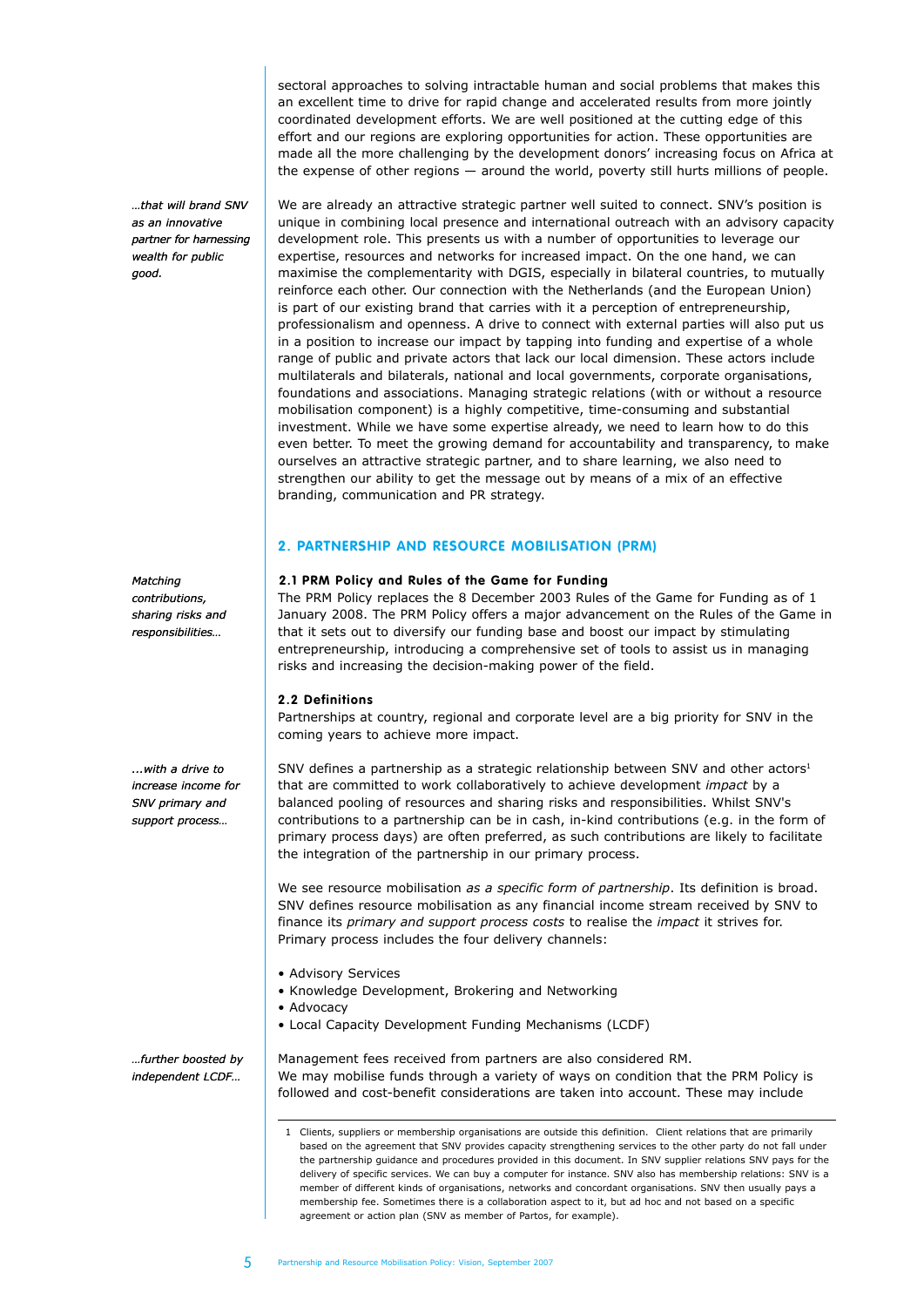direct negotiations, tenders, calls for proposals, subsidies and, under specific conditions, contributions from clients. Preference should not be given to tenders. Judgement should be exercised in entering tender procedures as there may be more effective ways of leveraging SNV resources.

Besides resource mobilisation, SNV may manage funds for third parties that are not intended for our primary and support processes<sup>2</sup>. This is called an **Externally Financed Project (EFP)**, money for which we are accountable. **In principle, SNV does not want to manage EFP funds.** In the exceptional case where we may assume responsibility for fund management, the Appropriate Person (PRM Procedures: Annex 1 and Annex 6) may accept such responsibility only if it can be demonstrated that:

- no suitable third-party alternative is available;
- a concrete plan is in place to strengthen the capacity of the client/partner or a third party to assume said responsibilities in no more than 3 years, taking full account of both financial management capacities as well as the broader environment (transparency, accountability, corruption, etc.); and
- the total amount of funds to be managed is below 25% of the mobilised resources. Over that amount, BoD approval is needed.

In these situations, SNV should aim to ask for a minimum management fee of 7.5% of the EFP amount to cover the additional SNV management tasks. Fund management is not considered resource mobilisation.

By end of 2008, we should be in a position to allow various forms of cost sharing, which will be underpinned by an MIS/accounting mechanism that will allow us to separate distinct funding streams (more fully described in the Procedures) for reporting purposes.

For a few externally financed projects it is not worth it to setting up a whole project structure in the bookkeeping. Therefore externally financed project amounts lower than 10% of the resource mobilisation funds are considered marginal and can be posted as RM in our accounting for practical reasons — even though technically it falls outside the RM definition.

When we (help) mobilise resources directly for a third party, we call this 'Brokering for Funds' and not resource mobilisation because these resources are not meant to finance our primary or support processes. Brokering for funds can be important for SNV as our 'clients cannot swim (capacities) without water (funds)'.

Externally mobilised LCDFs are in principle not considered to be RM, as these funds do not directly cover our own primary or support process cost. Only those external funds SNV receives to cover PPDs, programme support cost or other SNV incurred cost for the establishment and operation of LCDFs constitute RM. (To avoid confusion, mobilising external funding for LCDFs will be an important aspect of the LCDF set-up. Even though it is not considered to be RM in the narrow definition used here, external LCDF funding will be a key indicator for leveraging SNV's contribution to this delivery channel. Separate targets for LCDF external funding will be set each year and we will ensure that our management information will highlight the leverage achieved.)

#### **2.3 Broad Definitions to Enable Entrepreneurial Approaches**

The PRM definitions are broad on purpose to stimulate entrepreneurship, itself a key dimension of the 2007-2015 Strategy. In addition, for instance, to classic fundraising from public and private donors, we are keen to explore new and innovative business models such as fees for services and other forms of social entrepreneurship. We expect that the resulting diversification of our finance base will leverage the investment in development by Dutch taxpayers, encourage innovation and improve quality. Donors may include multilaterals, bilaterals, foundations, corporations and international NGOs.

# **3. DRIVERS FOR PRM**

We have already gained some experience in exploring, building and managing partnerships and resource mobilisation. The time has come to translate our experience into a policy that will coherently guide SNV professionals in what needs to be done,

1 Transfer of funds between a partner and a client in which the client ensures the financial administration but in which SNV remains the final responsible entity is also considered as EFP.

*… and complemented by our efforts to increase the 'size of the envelope'…*

*Entrepreneurship is at the heart of SNV Strategy…*

*…helping us to increase IMPACT and diversify our funding sources…*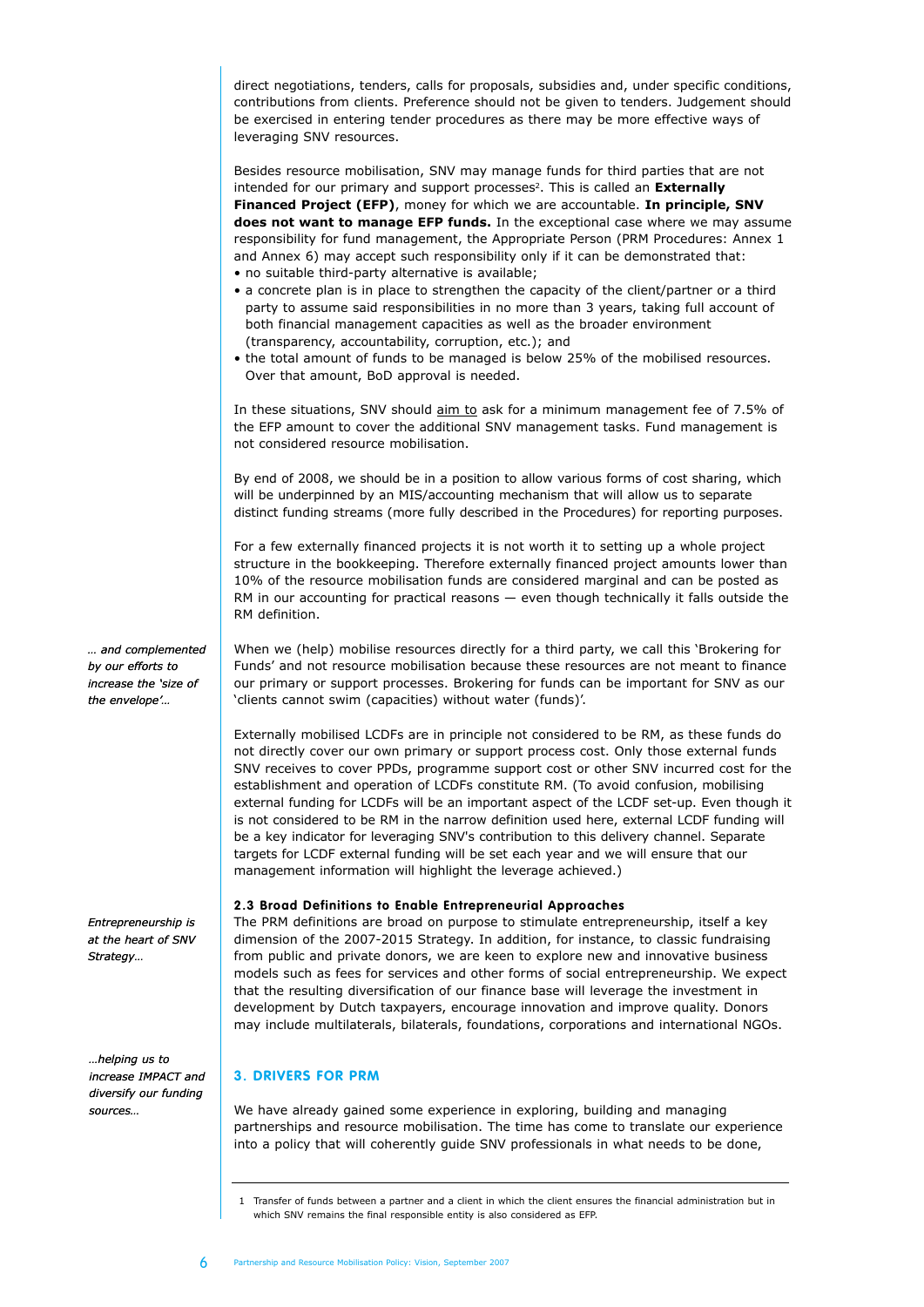|                                                                             | how, when and by whom. The development of the PRM policy is driven by two<br>interrelated drivers:<br>· Our desire to make greater impact; and<br>• The necessity for diversification of our funding sources.<br>We will discuss the drivers in greater detail in three paragraphs below. Firstly, we will<br>discuss the impact drive through partnerships; secondly through additional resource<br>mobilisation. Thirdly, we address diversification of our resource base as a separate driver.                                                                                                                                                                                                                                                                                                                                                                                                                                                                                                                                                                                                                                                                                                                                                             |
|-----------------------------------------------------------------------------|---------------------------------------------------------------------------------------------------------------------------------------------------------------------------------------------------------------------------------------------------------------------------------------------------------------------------------------------------------------------------------------------------------------------------------------------------------------------------------------------------------------------------------------------------------------------------------------------------------------------------------------------------------------------------------------------------------------------------------------------------------------------------------------------------------------------------------------------------------------------------------------------------------------------------------------------------------------------------------------------------------------------------------------------------------------------------------------------------------------------------------------------------------------------------------------------------------------------------------------------------------------|
| thus strengthening<br>our ability to                                        | 3.1.1 Impact Through Partnerships<br>SNV recognises that it cannot act in isolation and that it needs to forge high-leverage<br>partnerships to maximise its impact and share knowledge. We therefore strive for a<br>blend of partnerships at various levels (country; region; corporate) to the benefit our<br>primary as well as our support processes. In 2006, some 6 million euro was invested in<br>partnership building to leverage 4 million euro against our partners' resources. The SNV<br>impact areas, delivery channels and positioning choices make important starting points<br>for partnership scenarios for increased impact.                                                                                                                                                                                                                                                                                                                                                                                                                                                                                                                                                                                                              |
| --bridge the micro<br>macro divide                                          | Especially partnerships with international agencies can help bridge the <i>micro-macro</i><br>(knowledge) divide and thus lead to increased impact. Current examples are our<br>partnerships with UNDP and UNWTO. In many developing countries, the micro-, meso-,<br>and macro-level are not well connected, resulting in large discrepancies between<br>policies formulated and results achieved. To help bridge this micro-macro divide, SNV<br>explores partnerships with national and international agencies. In such partnerships,<br>SNV will assist local organisations to participate in, and influence, the development and<br>implementation of national poverty reduction strategies and sector programmes, so that<br>these will relate to their local realities. Local organisations will be supported to make<br>effective use of the financing opportunities and institutional mechanisms that such<br>programmes provide. The partners with a role at macro-level will support the<br>localisation of their processes to create room for local dynamics, will incorporate local<br>knowledge and specificities, and will ensure that their working mechanisms empower,<br>rather than limit, local actors to become effective and efficient. |
| scale up initiatives<br>geographically                                      | An important trigger for exploring new partnerships is to scale up initiatives<br>geographically. An example of this could be finding Biogas partners in West Africa<br>after initial success of the programme in Asia. Exploring such possibilities within SNV<br>globally is essential if we want to leverage our existing experience and efforts for<br>impact. Ideally, the potential to scale up should be explored in the early stages of each<br>and every client assignment.                                                                                                                                                                                                                                                                                                                                                                                                                                                                                                                                                                                                                                                                                                                                                                          |
| improve knowledge<br>development and<br>brokering                           | The development sector's current knowledge architecture is largely geared towards<br>national actors and international forums, not necessarily to the needs of local actors.<br>Over the past few years, SNV has experimented with forms of knowledge networking<br>and professional learning. Now, it wants to intensify its efforts through collaborative<br>action in Knowledge Development and Brokering.                                                                                                                                                                                                                                                                                                                                                                                                                                                                                                                                                                                                                                                                                                                                                                                                                                                 |
| and ensure the<br>success of local<br>capacity providers.                   | To support local capacity development effectively, funding flows and the design and roll-<br>out of policy processes need to be influenced, in order to allow national and meso-level<br>agencies to shape and fulfil their roles. SNV has already begun to engage in partnerships<br>that specifically aim to influence the macro-dynamics and mechanisms of the<br>development sector. SNV will seek to intensify its alliances, to improve conditions for<br>effective local capacity development in a sustainable manner. LCDF will also require<br>collaboration to be successful and to not depend solely on SNV.                                                                                                                                                                                                                                                                                                                                                                                                                                                                                                                                                                                                                                       |
| To implement our<br>inspiring, coherent,<br>and IMPACT-oriented<br>Strategy | 3.1.2 Impact Through Increased Resources<br>While attaching numbers to causal relations between the work of SNV advisors and the<br>impact we achieve is far from straightforward, it does provide a strong indication for<br>resource mobilisation targets that we could set ourselves in the coming years. By 2010,<br>we expect to make sufficient progress on measuring and managing results to enable<br>SNV to link the funds we invest with the impact we have. Our strategy is inspiring and<br>strongly practical. We believe in it. We are keen to implement it with vigour and to<br>imbue Donors with our passion and commitment. To maximise the impact of our<br>Strategy, we will need to engage in vigorous resource mobilisation from the start.                                                                                                                                                                                                                                                                                                                                                                                                                                                                                             |
| we need to act<br>now                                                       | In our quest to achieve more impact, two complementary forces are at play: increased<br>effectiveness of our strategy and the resulting business model and attracting additional<br>funds. The actual balance of the mix will very much depend on regional realities and<br>appropriate policy choices.                                                                                                                                                                                                                                                                                                                                                                                                                                                                                                                                                                                                                                                                                                                                                                                                                                                                                                                                                       |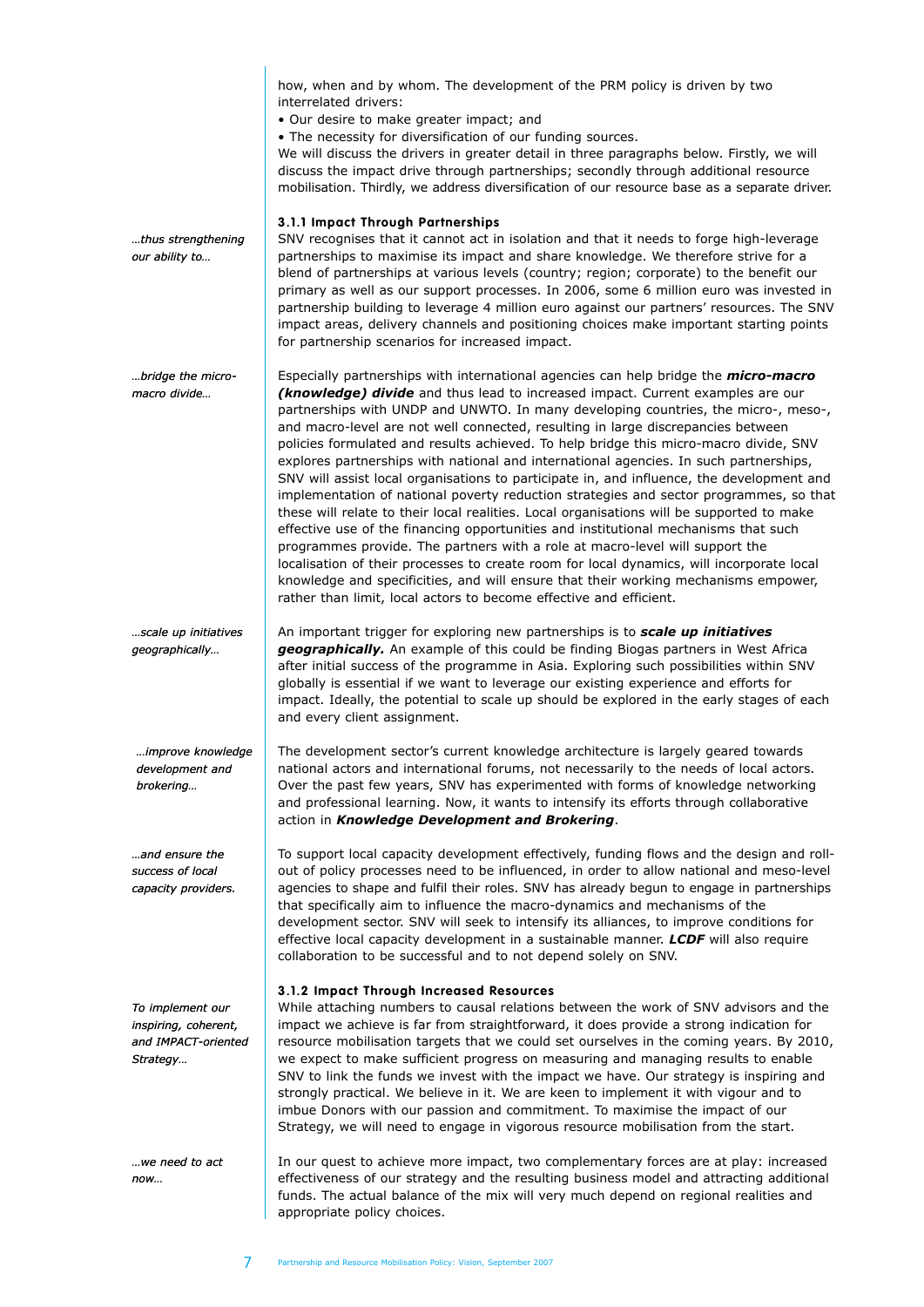*…leveraging DGIS support and developing appropriate scenarios.*

*Leveraging funds at our disposal is a duty…*

*… and an opportunity to improve risk management, innovate and boost quality.*

*PRM are guided by Four Principles…*

*…which start with the 2007-2015 STRATEGY FOR IMPACT…*

*…that targets populations earning less than US\$2 per day…*

Thanks to the DGIS grant, we have considerable resources at our disposal. This financial security gives us time to experiment with what is our optimal size on the ground. Each region will need to develop its own scenario. In developing scenarios, special attention will need to be paid to managing emerging opportunities that may not be fully anchored in advance in the regional PRM strategy.

#### **3.2 Diversification**

It is our belief that we owe it to Dutch taxpayers, who generously underpin much of our existing effort, to leverage additional resources to match their investments in SNV and its value proposition. Through SNV, these investments continue to build up development capital around the world. This capital includes our unique value proposition, trust, networks, expertise, know-how, track record, local knowledge and synergies of scale. We feel it our duty to continue serving the interests of people in developing countries and consequently the interests of Dutch taxpayers by contributing to the success of an integrated and coherent policy framework for development.

This duty is translated into three objectives:

- To stabilise, increase and make more predictable the financing of SNV activities from existing sources
- To broaden the donor base within the public and private sectors
- To stimulate creative fundraising, including through collaboration with the business community.

The benefits of a diversified income base are significant. They will enable SNV to better manage risks. Working with a wider plethora of donors will add a financial stimulus for innovation and is likely to be an additional incentive to improve on quality. On the downside, resource mobilisation increases the risk of mission creep. This will have to be carefully managed by observing SNV's 2007-2015 Strategy.

## **4. THE 4 GUIDING PRINCIPLES**

In pursuing partnership and resource mobilisation we must follow 4 guiding principles. These are listed below.

#### **4.1 SNV Strategy for Impact**

*Vision, Mission, Values*

We only seek engagement in PRM relations with actors who fit SNV Vision and Values: a vision of a society in which all people enjoy the freedom to pursue their own sustainable development. Chief among our values are trust and respect, equality and quality, and diversity and people-centredness.

# *2007-2015 Strategy*

Our target population are individuals with an income below US\$2 per day.

The Key elements of the SNV 2007-2015 Strategy are:

Furthermore, it is a deliberate strategic choice that:

- We orient our activities to impact in two areas: access to basic services (BASE) and production, income & employment (PIE), and focus on specific targets within these in the context of national development priorities
- We engage strongly with local capacity builders, as they are essential to the sustainability of poverty reduction efforts and thus to our success
- We keep advisory services as the core, but as these are insufficient to help achieve impact on their own, we complement these with additional "delivery channels"
- We see "governance for empowerment" as a concept and body of expertise that is critical across all our work
- We see clients as part of broader actor constellations and help strengthen micromacro linkages in order to accelerate impact on poverty and governance
- We will substantially diversify partnerships and resources to leverage our expertise for increased impact
- We sharpen our drive for quality in staff, work processes and result measurement.

*…commits to a Global Presence…*

- SNV will continue its presence in all regions • The 'mix of channels' will be fine-tuned to regional and country-level conditions
- SNV will fund its operations through core subsidy and other financial resources
- Core subsidy will gradually decline in the Balkans and Latin America. In both regions SNV will explore alternative business models.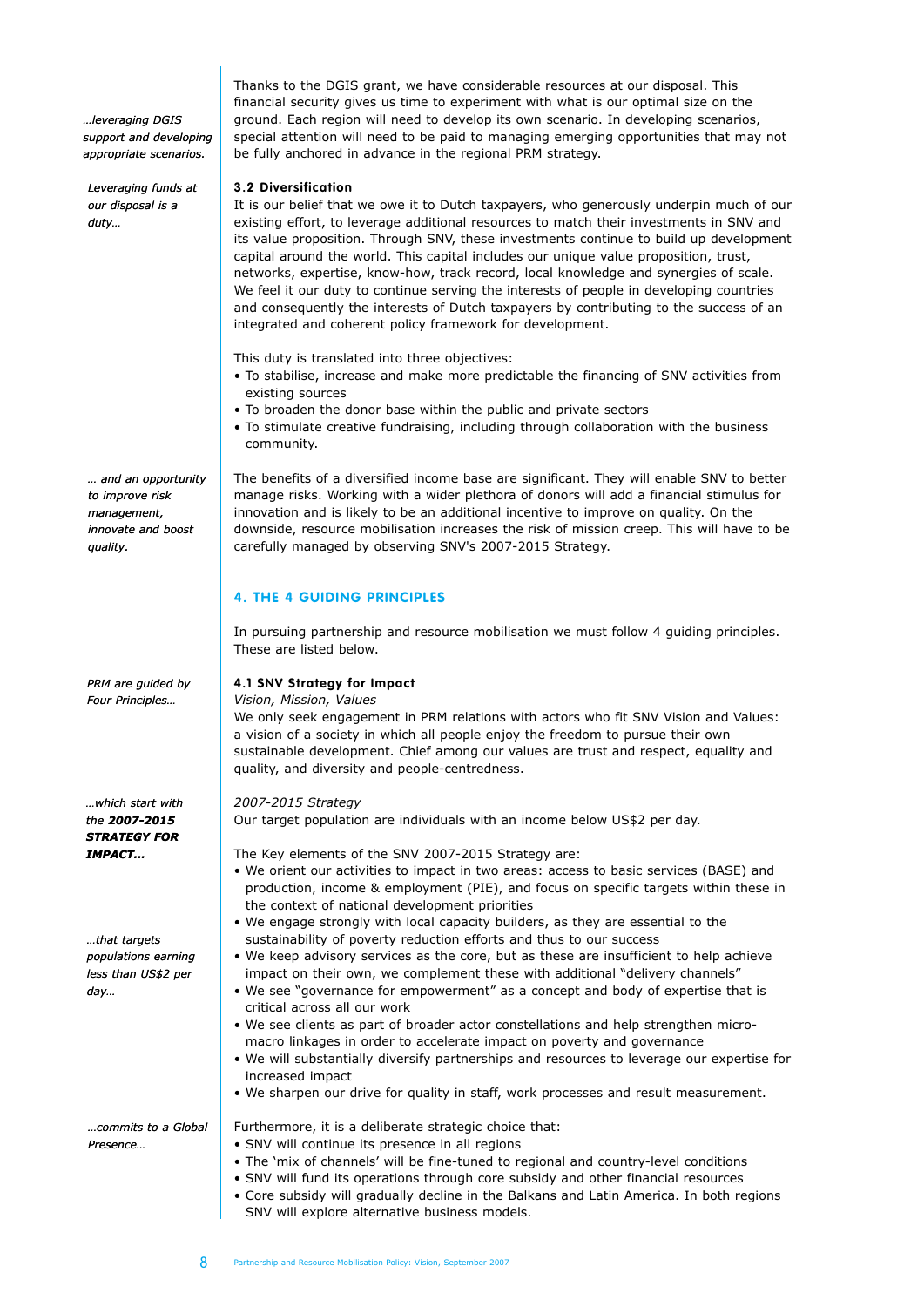*…builds on collaboration with the Ministry of Foreign Affairs…*

*…leverages DGIS Subsidy with additional resources...*

*…and demands a focus on Local Capacity Builders.*

*Secondly, SNV needs to ensure compliance with all applicable LAWS AND REGULATIONS to keep its reputation.*

*Thirdly, the success of the PRM Policy will depend on how well we manage risk…*

*… this implies a respect for the rules of Fair Competition…*

In the spirit of the Paris Declaration, we are firmly committed to be complementary in our efforts and have made a strategic decision to intensify our close working relationship with The Netherlands' Embassies (EKN) and DGIS. In particular:

- At multi- and bilateral level: making the system work through bridging the macromicro divide
- At country level: increased collaboration through coherent and consistent positioning
- At thematic level: increased collaboration through joint action within sectors 50% of SNV resources is to be invested in mutually agreed sectors and themes in partner countries.

Our strategic priority is to secure and wisely use the annual investment (Subsidy) by DGIS. This will ensure that SNV has the capacity to implement its core work programme. One of the major goals of this resource mobilisation strategy is to broaden the income base of SNV. Fundraising from non-governmental sources is becoming more important, although it should be seen as supplementing DGIS and government contributions and not as a substitute for them.

It is planned that these strategic guidelines will be updated to cover three phases: 2008-2009, 2010-2012 and 2013-2015.

#### *Local Capacity Builders*

Extreme caution should be exercised when we compete with Local Capacity Builders. Thus for example, if a decision is made to apply for calls for proposals or tenders, consideration should be given to engaging local actors in assuming the lead, forming a consortium with SNV or otherwise working with them in a substantial way. Full consideration of implications should be given to a situation when we are part of one local consortium competing against another. The essence of the challenge is to see how to ensure that resources are brought to underpin the development of local capacity builders to the fullest extent possible.

#### **4.2 Laws, Regulations and Reputation**

All PRM efforts will need to comply with legal regulations in countries where these activities are undertaken. It should be borne in mind that in the different countries where SNV enters into contracts, raises resources where it intends to attract funding or where funding is sourced, there may be different statutes and legal principles that apply to not-for-profit organisations and to resource mobilisation. Consideration may need to be given to issues of direct and indirect taxation, particularly VAT regimes.

 Extra care must be taken to respect and follow applicable legislation. Failure to do this could lead to a loss of current preferential fiscal treatment of SNV and land us with a considerable fiscal and criminal liability and loss of reputation. It is good reputation that has enabled us to achieve so much in the past and is needed to do even more in the future.

#### **4.3 Managing Risks**

Crucial to the successful implementation of the PRM Policy and its ambitious targets will be the way in which we manage risk inherent in working with other actors. Some of the risks are legal, other political in nature. There are some grey areas that will require the exercise of judgement by senior SNVers. Special attention should be paid to preserving the rules of Fair Competition, avoiding the risks of double charging and maintaining and strengthening goodwill and strong relations with Netherlands' Embassies (EKN)/DGIS.

#### *Fair Competition (Spoiling the Market)*

In accepting the DGIS grant, we are obliged to observe the rules of fair competition and NOT 'spoil the market'. We risk 'spoiling the market' if we, as subsidised players, enter into direct competition for specific resource mobilisation deals with non-subsidised players.

The Subsidy provided to SNV by the Dutch Ministry of Foreign Affairs, through DGIS, qualifies as "State Aid" (Article 87(1) of the EC Treaty). It is nevertheless not deemed to distort the market because it does not involve a market in which there is trade between Member States. EU legislation regulates here only *competition and trade between Member States*. 'Spoiling the market' carries wider implications. These mean that Regional Directors supported by their staff will need to exercise judgement involving strategic, ethical, political and practical considerations in deciding whether or not pursue a particular type of funding.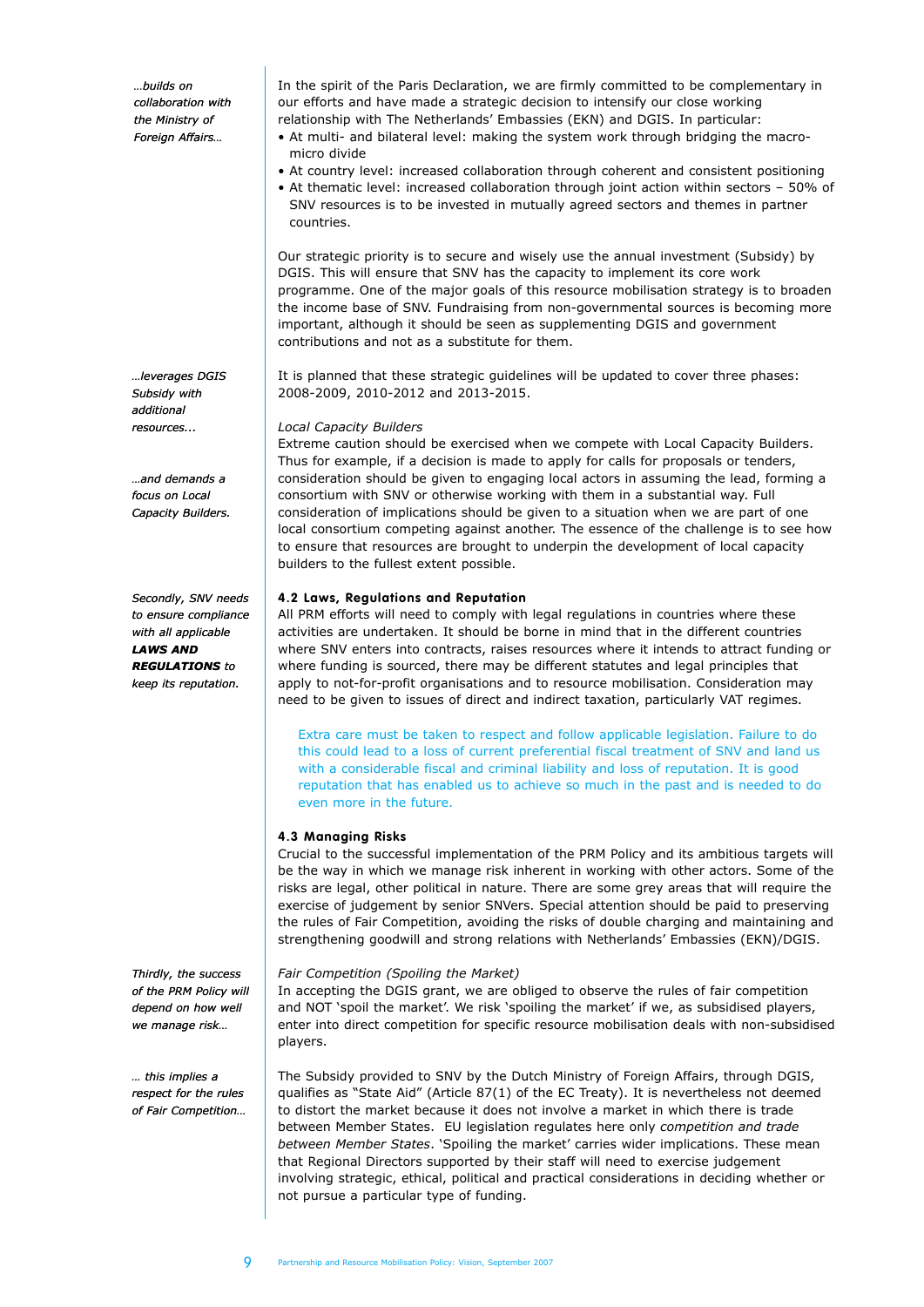As SNV is partly funded by the Dutch taxpayer, we should be particularly sensitive to Dutch commercial interests and NOT compete with Dutch commercial capacity service providers for clients who can afford their services. Country Directors are expected to stay networked and generally plugged in while making their judgement calls.

*…avoidance of the risk of double accounting …*

*…and the need to* 

*align with The Netherlands' Embassies.*

#### *Finally, QUALITY*

*considerations will constitute an important judgement call in raising funds.*

*The FOUR Guiding Principles are translated into Procedures to harness creative genius of our people AND preserve SNV institutional integrity.*

## *Avoiding the Risk of Double Charging*

Our core business is to provide services to those who cannot afford to pay. At the same time, experience shows that increasing client participation and ownership strengthens and helps to sustain the impact of our efforts. We should therefore create the possibilities for support of programme costs.

#### Most of our advisors are already paid for by the Subsidy. SNV advisors cannot and should not be charged to both DGIS and another source or party.

Currently, programme costs amount to some 10% of the total service cost. Examples of programme costs include: room hire, transportation, meals at workshops and printing costs. This we can charge. It should be made routine practice whenever a client is willing to pay, following an appropriate judgement call.

#### *Alignment with The Netherlands' Embassies (EKN)/DGIS*

It is an important strategic choice and a contractual agreement to endeavour to align some 50% of our Subsidy resources with the EKN development policies in mutually agreed sectors and themes in DGIS partner countries.

This creates considerable opportunities for SNV clients to tap into extra funding stimulating further alignment between embassies and the private sector.

#### **4.4 Quality**

We are proud of our achievements to date. Today, SNV is recognised as a leading global capacity builder. This is largely due to the hard work, commitment and professionalism of our staff that deliver.

The DGIS continues to be the most important player in the 2007-2015 grant cycle. Our key task is to ensure that the obligations undertaken under the 2007-2015 Subsidy Agreement are fully met. One part of these obligations concerns quality of our primary and support processes. Another relates to a specific undertaking that SNV will develop and implement a resource mobilisation strategy and policies to attract additional financial resources. This may create a tension between the wish to promote the delivery of quality benefits and services to our clients and resource mobilisation.

The tension is likely to be particularly apparent in the Strategy roll-out period ending in 2009. For a learning organisation like SNV, PRM can have a substantial positive influence on the way we work, stimulating learning and innovation. A case-by-case judgement call will need to be made whether or not a specific resource mobilisation opportunity should be pursued even if work is still to be done to reach the quality standards we strive for.

## **5. PROCEDURES**

Our PRM success will very much depend on how well we manage to capture the hearts and imagination of those SNV staff and stakeholders who can make a difference. It will be sustained by our ability to delineate the playing field that harnesses their creative genius while preserving our institutional integrity. The procedures that follow in Part II set clear rules for effective, efficient and integrated global teamwork.

Special attention is given to ensure that proper due diligence is carried out before engaging. This includes a check on a potential partner's or donor's compatibility of vision, track record and extent of network, personal match and existing trust, mutual benefit, governance and transparency of processes, rules and roles; financial stability and reliability as well as major risks like conflicts of interest or reputation impact.